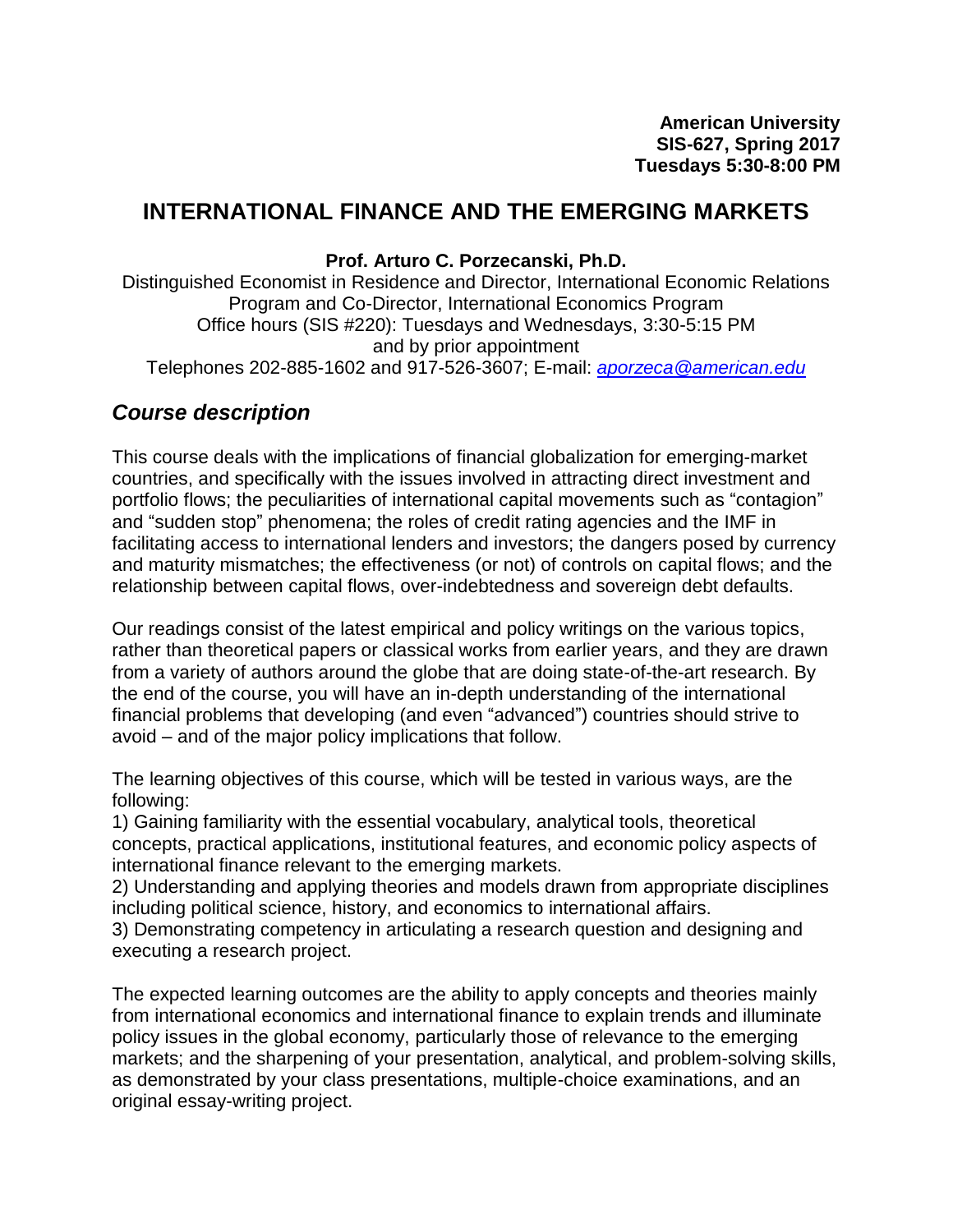# *Course requirements and grading*

I will start each class with an introductory lecture and then, starting with the third class, student will join in with their presentations of self-assigned readings. In order to reap the benefits from the course, you should plan on attending every class and on doing all of the required readings before coming to class. There is no need to purchase any books; all the required readings are posted on Blackboard.

The course requirements are (1) four student presentations of self-assigned readings, and discussion of classmates' presentations, which will count for 20% of the final grade; (2) two exams to take place as indicated on the class schedule below, which will weigh 25% each; and (3) one essay with a maximum length of 3,000 words written on one of the three topics specified at the end of this syllabus, to be uploaded to Blackboard (see "Assignment") by the date specified below, which will account for the final 30% of the final grade. The class presentations, exams and final paper must reflect your own work; they cannot be collaborative projects.

The final grade distribution will be curved to reflect the performance of the class. Topscoring students will be assigned an "A" or "A-" letter grade; students scoring close to the mean/median will be assigned a grade in the "B+" to "B-" range; and those scoring substantially below that will get a lesser final grade.

# *Important Information for All Students*

Standards of Academic Conduct: They are set forth in American University's Academic Integrity Code (AIC). By registering for this course, you acknowledge your awareness of the AIC, and you are obliged to become familiar with your rights and responsibilities as defined by the Code. Violations of the AIC will not be treated lightly, and disciplinary actions will be taken should violations occur. Please contact me if you have any questions about the academic violations described in the Code in general or as they relate to particular requirements for this course, and I encourage you to familiarize yourself with the AIC at *[www.american.edu/academics/integrity/code.cfm](http://www.american.edu/academics/integrity/code.cfm)*. Finally, please let me know if you become aware of any violations of the AIC by other students.

In the Event of an Emergency: AU will implement a plan for meeting the needs of all members of the university community. Should the university be required to close for a period of time, we are committed to ensuring that all aspects of our educational programs will be delivered to you. These may include altering and extending the duration of the traditional term schedule to complete essential instruction in the traditional format and/or use of distance instructional methods. Specific strategies will vary from class to class, depending on the format of the course and the timing of the emergency. I will communicate class-specific information to you via AU e-mail and/or Blackboard, and you are responsible for checking your AU email on a daily basis and for keeping yourself informed of any declared emergencies. Please refer to the AU Student Portal, the AU Web site *[www.american.edu/emergency](http://www.american.edu/emergency)* and the AU information line at (202) 885-1100 for university-wide information.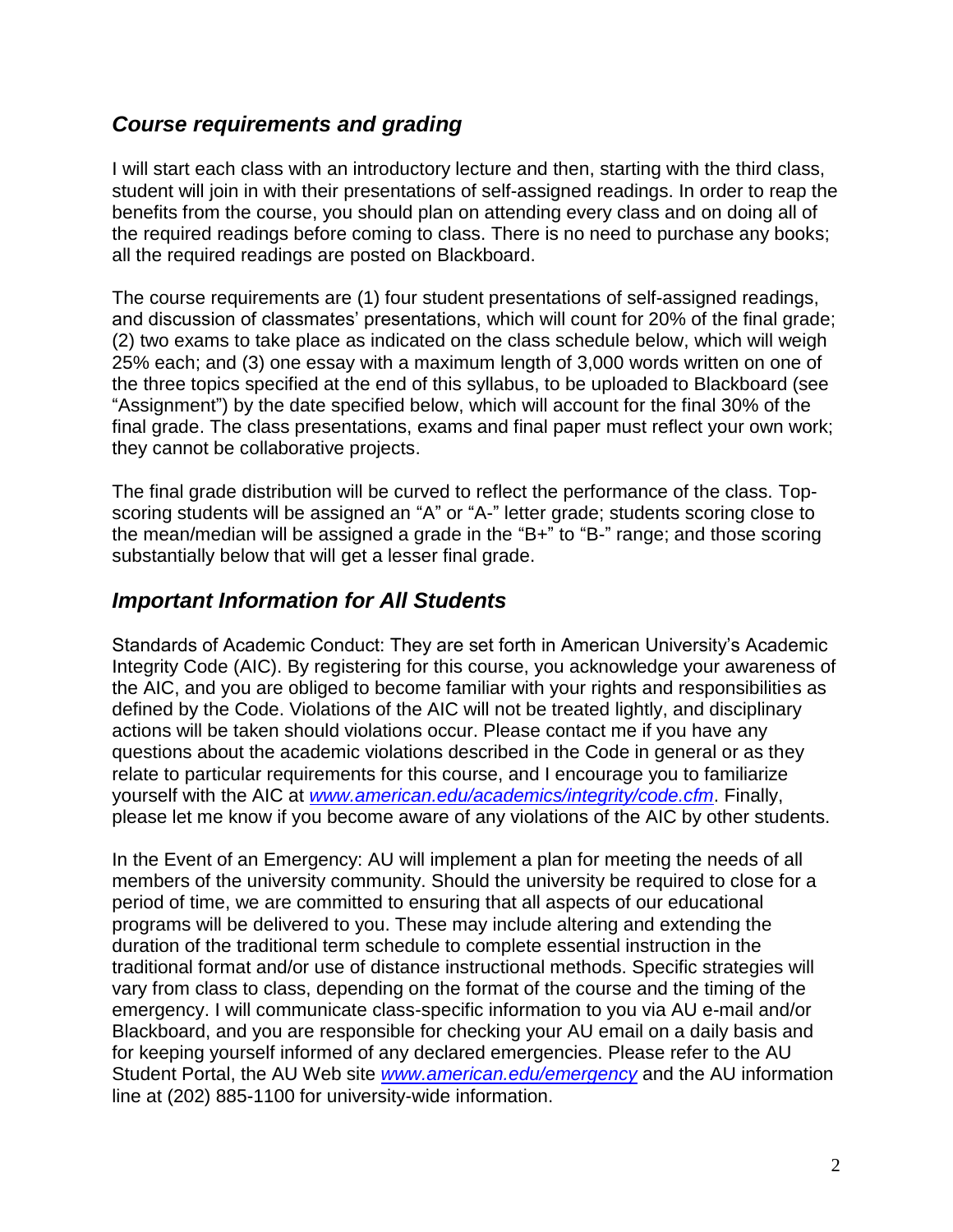AU provides numerous services to help students to be successful in their coursework: the Academic Support Center, the Counseling Center, Disability Support Services, the Writing Center and Writing Lab, and the Center for Diversity and Inclusion, most of which are located in the Mary Graydon Center (MGC).

Academic Support Center (x3360, MGC 243) offers study skills workshops, individual instruction, tutor referrals, Supplemental Instruction, and services for students with learning disabilities and ADHD. Writing support is available in the ASC Writing Lab or in the Writing Center. If you qualify for accommodations because of a disability, please notify me in a timely manner with a letter from the Academic Support Center or Disability Support Services so that we can make arrangements to address your needs.

Counseling Center (x3500, MGC 214) offers counseling and consultations regarding personal concerns, self-help information, and connections to off-campus mental health resources.

Disability Support Services (x3315, MGC 206) offers technical and practical support and assistance with accommodations for students with physical, medical, or psychological disabilities. If you qualify for accommodations because of a disability, please notify me in a timely manner with a letter from the Academic Support Center or Disability Support Services so that we can make arrangements to address your needs.

Writing Center (x2991, Battelle-Tompkins 228) offers free, individual coaching sessions to all AU students. In your 45-minute session, a student writing consultant can help you address assignments, understand the conventions of academic writing, and learn how to revise and edit your own work. The Center offers appointments on the hour from 11 AM to 9 PM Monday through Thursday; 11 AM to 4 PM Friday, and 3 to 6 PM on Sundays.

Center for Diversity and Inclusion (x3651, MGC 2nd fl.) is dedicated to enhancing LGBTQ, Multicultural, First Generation, and Women's experiences on campus and to advance AU's commitment to respecting and valuing diversity by serving as a resource and liaison to students, staff, and faculty on issues of equity through education, outreach, and advocacy.

# *Instructions for class presentations*

Volunteer to make four (4) self-assigned, PowerPoint class presentations on assigned readings of your choice from among those highlighted with an asterisk in yellow  $(*)$ , which should not be longer than a dozen slides and should not take more than 20 minutes to present, *and* to volunteer to make comments or ask questions on the presentations of your classmates, going through the following aspects to the extent possible:

1) What is original contribution that the author(s) claimed to be making?

2) What is the research question or hypothesis that the author(s) presented and set out to test empirically?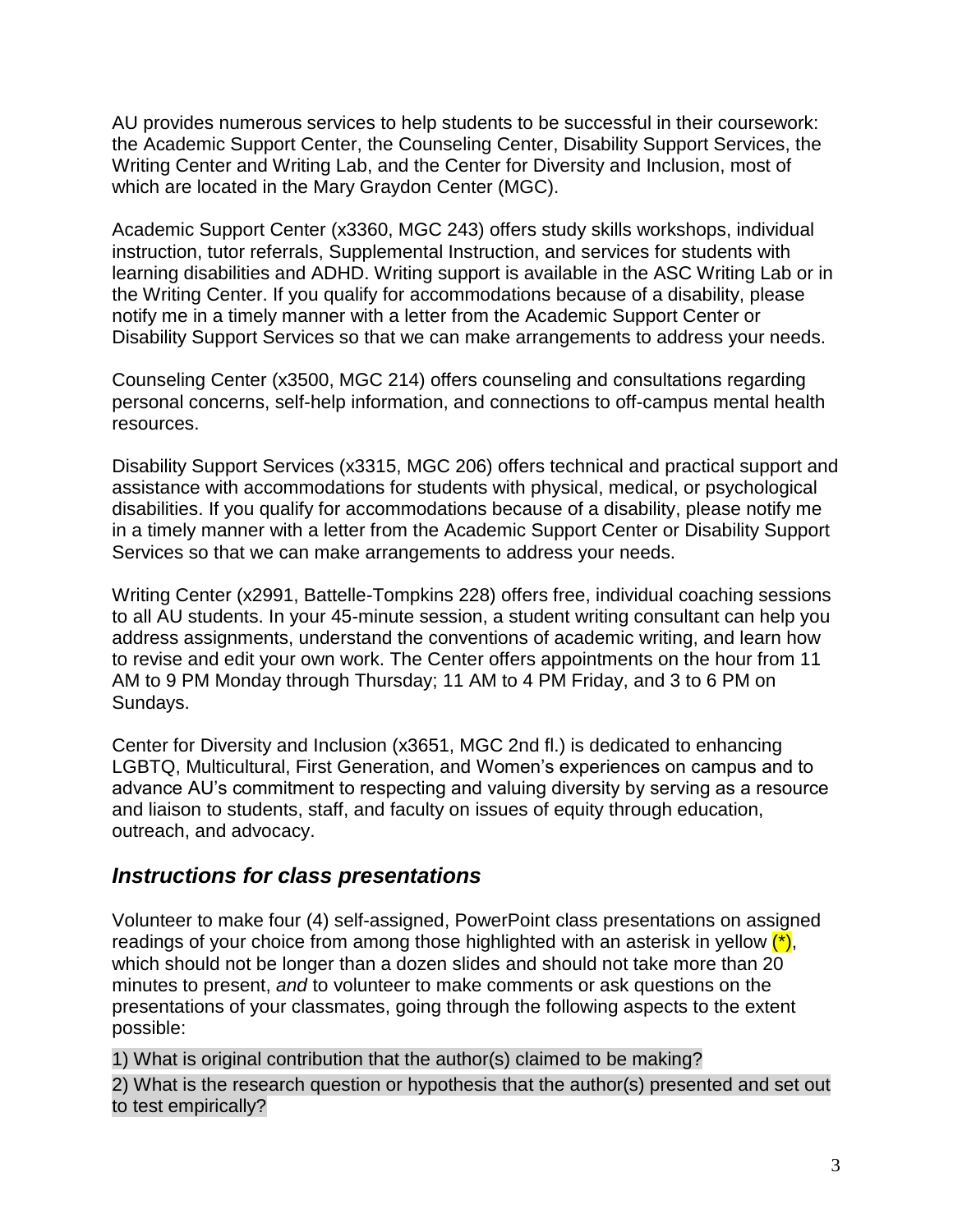3) What is the nature or content of the model and/or the key equation(s) that the author(s) formulated? Which are the dependent and independent variables chosen for testing purposes?

4) What is the source and nature of the statistical data that the author(s) used for testing purposes? What are the advantages and shortcomings of these statistical series?

5) Which statistical technique(s) did the author(s) utilize, and what did they entail?

6) What is(are) the main result(s) that the author(s) obtained?

7) What new words, concepts or techniques did you learn? What is their meaning?

8) Do you feel that the author(s) made a useful or interesting contribution to knowledge, current problems or debates, or government policy choices or decisions? Please discuss.

For guidelines on the look of student PowerPoint presentations, please see the relevant PowerPoint file posted on Blackboard.

# *Schedule and readings*

# **January 17: Background on financial globalization, Part 1**

*Required readings:*

- 1) Frederic S. Mishkin, "Why We Shouldn't Turn Our Backs on Financial Globalization," IMF Staff Papers, March 2009.
- 2) William R. Cline, "Capital Market Integration," in The Evidence and Impact of Financial Globalization, ed. by Thorsten Beck et al. (London: Elsevier, 2013).
- 3) Giovanni Dell'Ariccia et al., "Reaping the Benefits of Globalization," in Macrofinancial Linkages: Trends, Crises and Policies, ed. by Christopher Crowe et al. (Washington, DC: IMF, 2010).
- 4) Dennis Reinhardt et al., "International Capital Flows and Development: Financial Openness Matters," Journal of International Economics, November 2013.

## **January 24: Background on financial globalization, Part 2**

- 1) Dilek Aykut and M. Ayhan Kose, "Collateral Benefits of Financial Globalization," in The Evidence and Impact of Financial Globalization, op. cit.
- 2) Laura Alfaro et al., "Capital Flows in a Globalized World: The Role of Policies and Institutions," in Capital Controls and Capital Flows in Emerging Economies, ed. by Sebastian Edwards (Chicago: Univ. of Chicago Press, 2007).
- 3) John Bluedorn et al., "Capital Flows Are Fickle: Anytime, Anywhere," IMF Working Paper #WP/13/183, August 2013.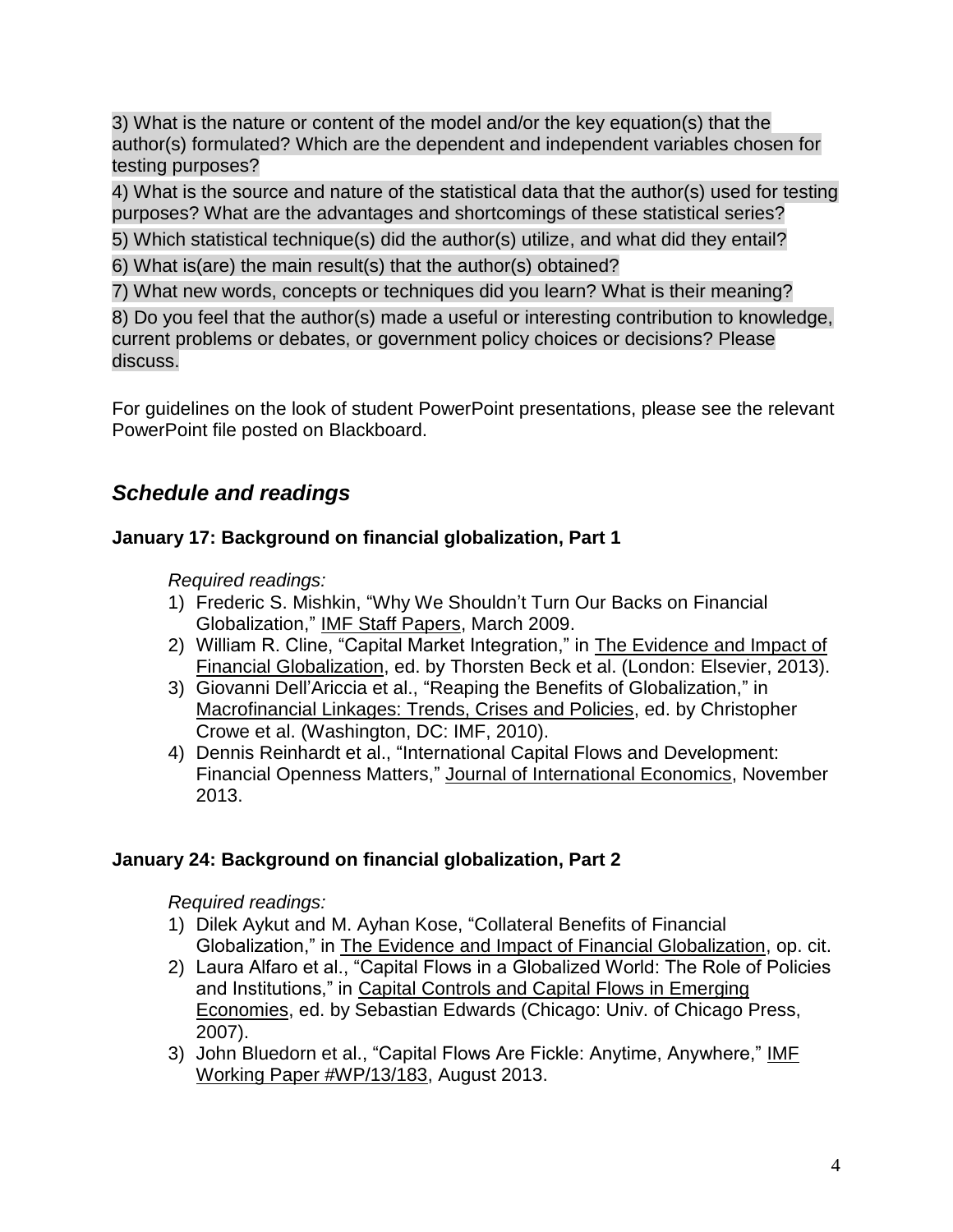4) Gustavo Adler and Camilo E. Tovar, "Riding Global Financial Waves: The Economic Impact of Global Financial Shocks on Emerging Market Economies," in Latin America: New Challenges to Growth and Stability, ed. by Dora M. Iakova et al., (Washington DC: IMF, 2014).

## **January 31: Direct investment flows**

*Required readings:*

- 1) Sebnem Kalemi-Ozcan and Carolina Villegas-Sanchez, "Role of Multinational Corporations in Financial Globalization," in The Evidence and Impact of Financial Globalization, op. cit.
- 2) Olivier Blanchard and Julien Acalin, "What Does Measured FDI Actually Measure?," Peterson Institute Policy Brief PB16-17, October 2016.
- 3) Nauro F. Campos and Yuko Kinoshita, "Structural Reforms, Financial Liberalization, and Foreign Direct Investment," IMF Staff Papers, June 2010. (\*)
- 4) Torfinn Harding and Beata Javorcik, "Roll Out the Red Carpet and They Will Come: Investment Promotion and FDI Inflows," Economic Journal, December  $2011.$   $(*)$
- 5) Jay Dixon and Paul A. Haslam, "Does the Quality of Investment Protection Affect FDI Flows to Developing Countries?," World Economy, August 2016. (\*)

## **February 7: Bond and bank finance**

- 1) Stijn Claessens and Neeltje van Horen, "Impact of Foreign Banks," The Journal of Financial Perspectives, March 2013.
- 2) Juan Carlos Gozzi et al., "Patterns of International Capital Raisings," Journal of International Economics, January 2010.
- 3) Luis Brandão-Marques et al., "Changes in the Global Investor Base and the Stability of Portfolio Flows to Emerging Markets," IMF Working Paper #WP/15/277, December 2015. (\*)
- 4) Andrea F. Presbitero et al., "International Sovereign Bonds by Emerging Markets and Developing Economies: Drivers of Issuance and Spreads," IMF Working Paper #WP/15/275, December 2015. (\*)
- 5) Erlend Nier et al., "Gross Private Capital Flows to Emerging Markets: Can the Global Financial Cycle be Tamed?," IMF Working Paper #WP/14/196, October 2014. (\*)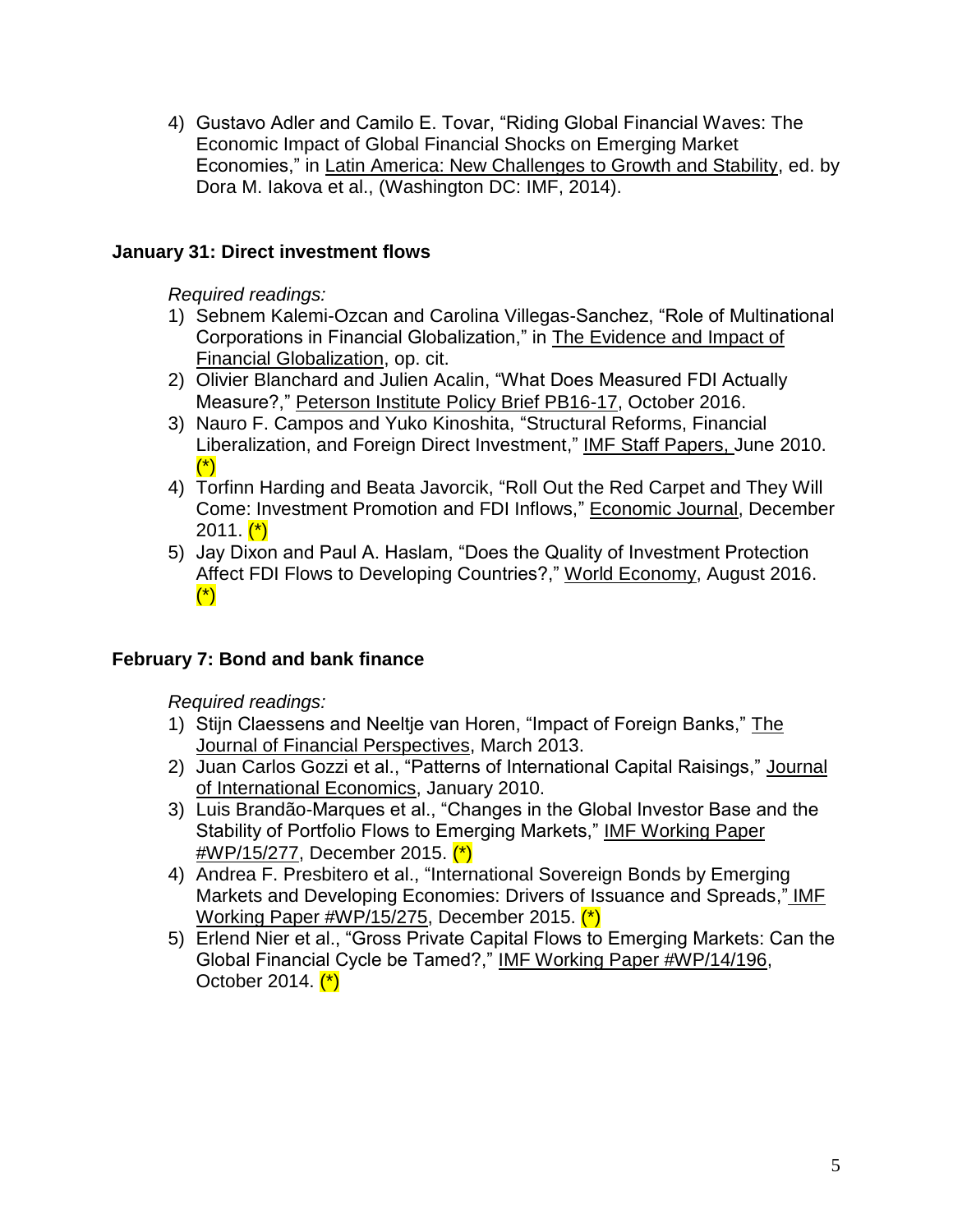## **February 14: Contagion effects**

*Required readings:*

- 1) Matthew Pritsker, "Definitions and Types of Financial Contagion," in The Evidence and Impact of Financial Globalization, op. cit.
- 2) Gaston Gelos, "International Mutual Funds, Capital Flow Volatility, and Contagion," in The Evidence and Impact of Financial Globalization, op. cit.
- 3) Kristin J. Forbes, "The 'Big C': Identifying and Mitigating Contagion," in The Changing Policy Landscape, Federal Reserve Bank of Kansas City, 2013. (\*)
- 4) Eliza Wua et al., "The Anatomy of Sovereign Risk Contagion," Journal of International Money and Finance, December 2016. (\*)

## **February 21: Sudden stops**

*Required readings:*

- 1) Alejandro Izquierdo, "Sudden Stops in Capital Flows," in The Evidence and Impact of Financial Globalization, op. cit.
- 2) Kristin J. Forbes and Francis E. Warnock, "Capital Flow Waves: Surges, Stops, Flights and Retrenchment," Journal of International Economics, November 2012.  $(*)$
- 3) Barry Eichengreen and Poonam Gupta, "Managing Sudden Stops," draft, October 2016. (\*)
- 4) Fernando Eguren Martin, "Exchange Rate Regimes and Current Account Adjustment: An Empirical Investigation," Journal of International Money and Finance, July 2016.  $(*)$

## **February 28: Role of credit rating agencies**

*Required readings:*

- 1) Fitch Ratings, "Sovereign Rating Criteria," July 2016.
- 2) Gaston Gelos et al., "Sovereign Borrowing by Developing Countries: What Determines Market Access?" Journal of International Economics, March  $2011.$   $(*)$
- 3) Makram El-Shagi and Gregor von Schweinitz, "The Joint Dynamics of Sovereign Ratings and Government Bond Yields," Bundesbank Discussion Paper No 13/2016, June 2016. (\*)
- 4) Marlene Amstad and Frank Packer, "Sovereign Ratings of Advanced and Emerging Economies After the Crisis," BIS Quarterly Review, December 2015.  $(*)$

## **March 7: Mid-Term Exam: Multiple-choice questions**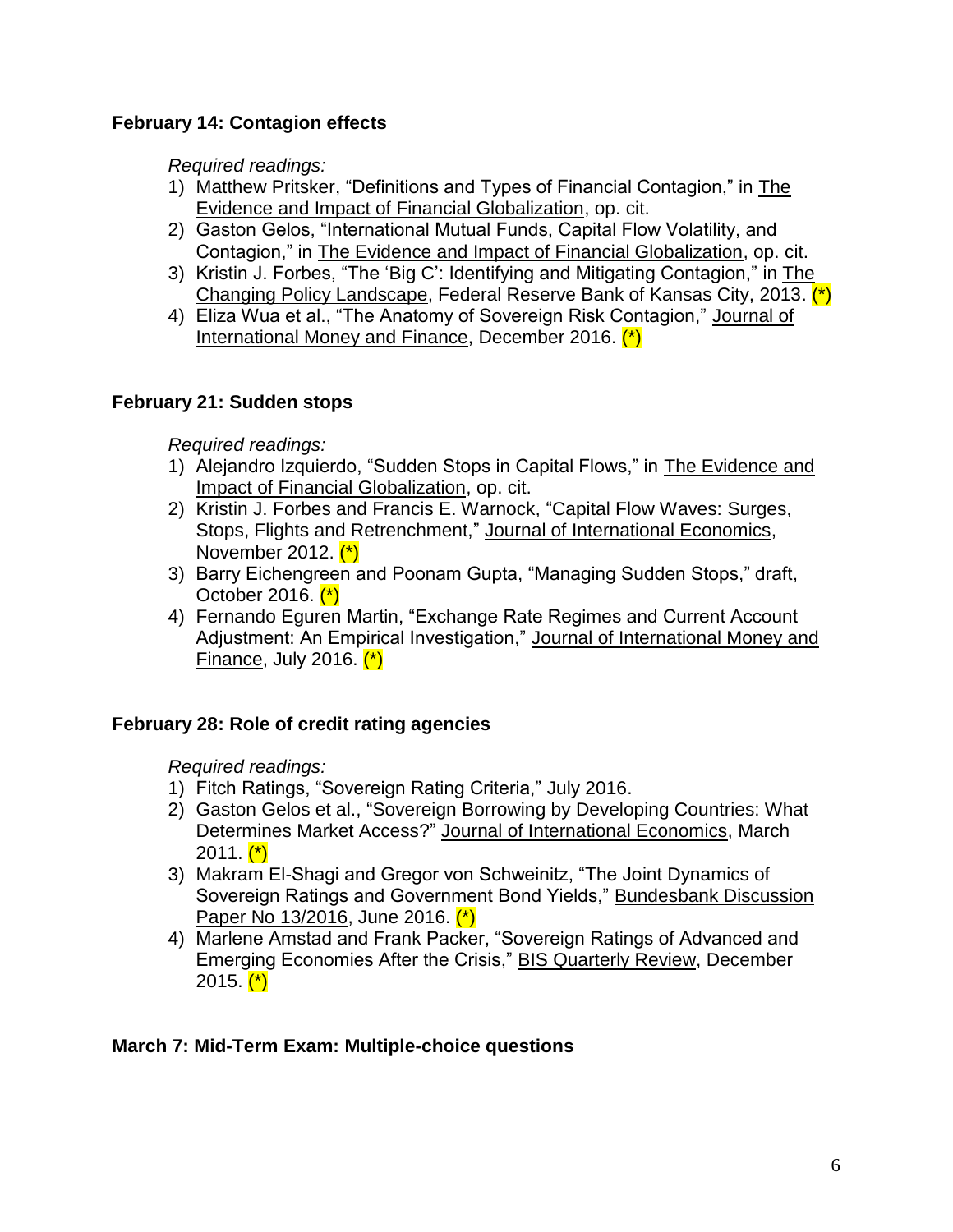## **March 14: No class meeting: Spring Break**

#### **March 21: Role of the IMF**

*Required readings:*

- 1) Shang-Jin Wei et al., "Does the Global Fireman Inadvertently Add Fuel to the Fire?", Journal of International Money and Finance, June 2010. (\*)
- 2) Koen van der Veer and Eelke de Jong, "IMF-Supported Programs: Stimulating Capital to Non-Defaulting Countries," World Economy, April 2013. (\*)
- 3) Mehmet C. Arabaci and Sencer Ecer, "The International Monetary Fund (IMF) and the Catalytic Effect: Do IMF Agreements Improve Access of Emerging Economies to International Financial Markets?," World Economy, November  $2014.$   $(*)$
- 4) Aitor Erce and Daniel Riera-Crichton, "Catalytic IMF? A Gross Flows Approach," Federal Reserve Bank of Dallas Globalization and Monetary Policy Institute Working Paper #254, December 2015. (\*)

#### **March 28: Mismatches**

*Required reading:* 

- 1) Christoph Rosenberg et al., "Debt-Related Vulnerabilities and Financial Crises," IMF Occasional Papers #240, 2005, Chapters I and II.
- 2) Morris Goldstein and Philip Turner, Controlling Currency Mismatches in Emerging Markets (Washington, DC: IIE, 2004), Chapters 1, 2 and 9.
- 3) Moody's Investors Services, "Dramatic Growth in Local Currency Sovereign Debt Is Reducing Emerging Market Financial Vulnerabilities," September 2015.
- 4) Nikola Tarashev et al., "International Capital Flows and Financial Vulnerabilities in Emerging Market Economies: Analysis and Data Gaps," Bank for International Settlements, August 2016.
- 5) Salvatore Dell'Erba et al, "Debt Levels, Debt Composition, and Sovereign Spreads in Emerging and Advanced Economies," Oxford Review of Economic Policy, Autumn 2013. (\*)

#### **April 4: Indebtedness and overindebtedness**

- 1) Arturo C. Porzecanski, "Borrowing and Debt: How Do Sovereigns Get into Trouble?", in Sovereign Debt Management, ed. by Rosa Lastra and Lee Buchheit (New York: Oxford Univ. Press, 2014).
- 2) Inter-American Development Bank, Living With Debt (Washington, DC: IADB, 2006), Chapter 3 ("How Does Debt Grow?").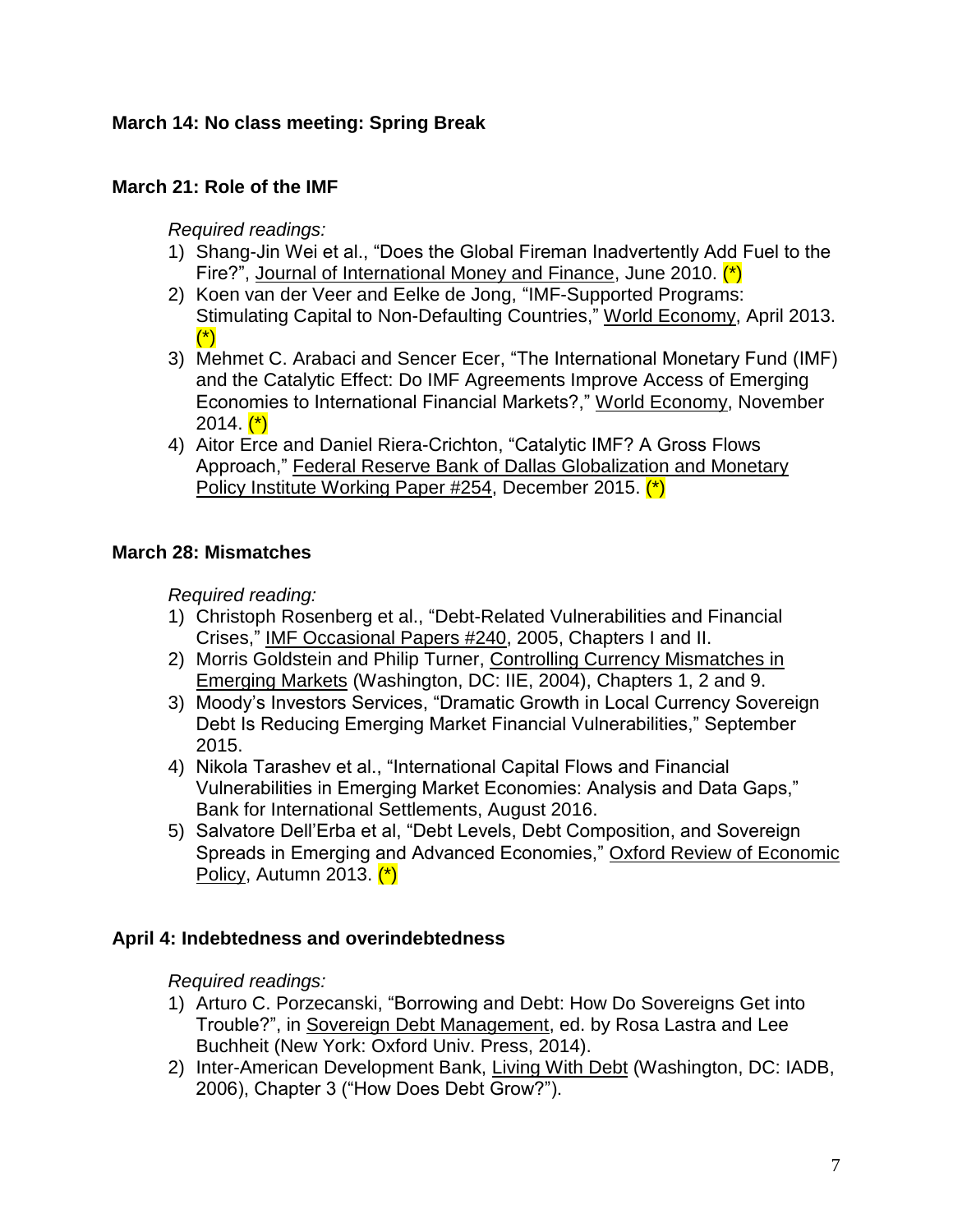- 3) Carmen M. Reinhart, Kenneth S. Rogoff and Miguel A. Savastano, "Debt Intolerance," Brookings Papers on Economic Activity, Spring 2003. (\*)
- 4) Luis A.V. Catão and Gian Maria Milesi-Ferretti, "External Liabilities and Crises," Journal of International Economics, September 2014. (\*)

## **April 11: Sovereign defaults**

*Required reading:*

- 1) Ugo Panizza et al., "International Government Debt," in The Evidence and Impact of Financial Globalization, op. cit.
- 2) Udaibir S. Das et al., "Restructuring Sovereign Debt: Lessons from Recent History," in Financial Crises: Causes, Consequences and Policy Responses, ed. by Stijn Claessens et al. (Washington DC, IMF: 2014). (\*)
- 3) Christoph Trebesch and Michael Zabel, "The Output Costs of Hard and Soft Sovereign Default," European Economic Review, forthcoming in 2017. (\*)
- 4) Arturo C. Porzecanski, "When Bad Things Happen to Good Sovereign Debt Contracts: The Case of Ecuador," Law & Contemporary Problems, Fall 2010.

## **April 18: Managing capital inflows**

*Required reading:*

- 1) Roberto Cardarelli et al., "Capital Inflows: Macroeconomic Implications and Policy Responses," Economic Systems, December 2010.
- 2) Atish R. Ghosh et al., "When Do Capital Inflow Surges End in Tears?", American Economic Review, May 2016. (\*)
- 3) Julián A. Caballero, Do Surges in International Capital Inflows Influence the Likelihood of Banking Crises?", Economic Journal, March 2016. (\*)
- 4) Nicolas E. Magud et al., "Capital Inflows, Exchange Rate Flexibility, and Credit Booms," Review of Development Economics, August 2014. (\*)
- 5) Kristin Forbes et al., "Capital-Flow Management Measures: What Are They Good For?", Journal of International Economics, July 2015. (\*)

#### **April 25: Capital controls; Essay due by 5:30 PM uploaded via Blackboard**

- 1) Mahir Binici et al., "Controlling Capital? Legal Restrictions and the Asset Composition of Financial Flows," Journal of International Money and Finance, June 2010.
- 2) Chikako Baba and Annamaria Kokenyne, "Effectiveness of Capital Controls in Selected Emerging Markets in the 2000s," IMF Working Paper #11/281, December 2011.
- 3) Bernardo S. de M. Carvalho and Márcio G.P. Garcia, "Ineffective Controls on Capital Inflows under Sophisticated Financial Markets: Brazil in the Nineties,"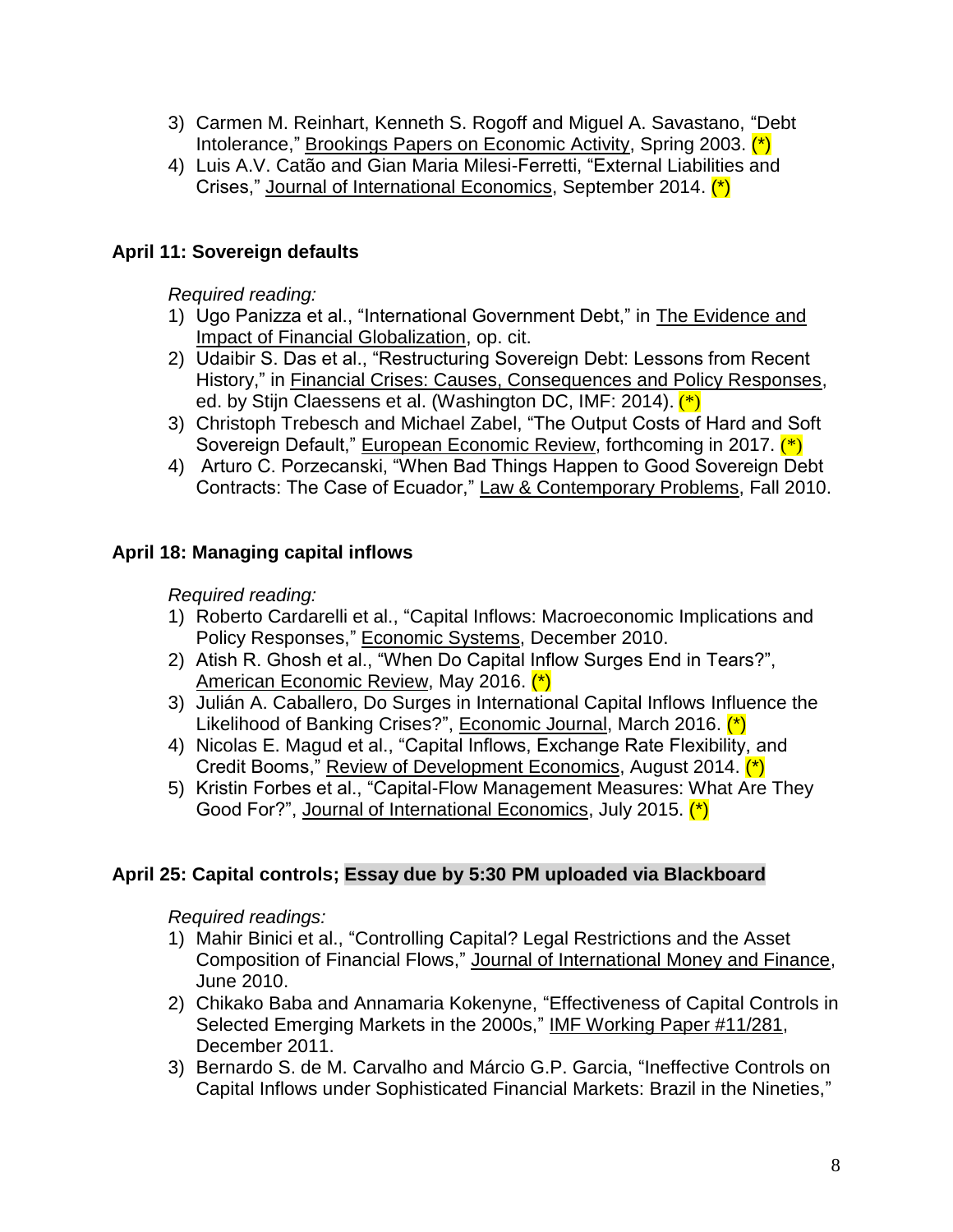in Financial Markets Volatility and Performance in Emerging Markets, ed. by Sebastian Edwards and Márcio G.P. Garcia (Chicago: Univ. of Chicago Press, 2008).

4) Michael W. Klein, "Capital Controls: Gates versus Walls," Brookings Papers on Economic Activity, Fall 2012. (\*)

#### **May 9: Final Exam: Multiple-choice questions on material covered since Spring Break**

## *Instructions for the essay assignment*

Choose one of the three topics detailed below for your paper with a length of 3,000 words, which must demonstrate the application of concepts learned in class and *should make use* of articles from this syllabus plus at least 12 scholarly, academic or official sources that you have found on your own. You may cite relevant articles or other materials from newspapers, magazines, NGO websites and respectable blogs – but they do not count toward the aforementioned minimum.

Any and all footnotes, bibliography, tables or charts you come up with are excluded from the 2,000/3,000-word limits. Any articles or books you rely upon should be identified in brief via an in-line citation, as follows:

The recent history of debt defaults during the 1990s has provided some important lessons (Sturzenegger and Zettelmeyer, 2006).

The complete citations should be included in a bibliography at the end, where they are to be listed in alphabetical order by the last name of the author, followed by the year, title, publisher, month/day, and URL, if available. For example:

Sturzenegger, Federico and Jeromin Zettelmeyer (2006), Debt Defaults and Lessons from a Decade of Crises (Cambridge, MA: MIT Press). Takáts, Előd (2010), "Cross-Border Bank Lending to Emerging Market Economies," in BIS Papers No. 54, December, 11-29, *<http://www.bis.org/publ/bppdf/bispap54a.pdf>*.

You must work on this essay all by yourself. All facts, opinions, quotations, and paraphrasing of material that are not your own must be credited to the original source, by way of an in-line citation to a source appearing in your bibliography *and to a specific page number*, in order to avoid even the appearance of plagiarism. For example:

As is well known, lending terms deteriorated substantially for all emerging-market banks during the crisis of 2008-09 (Takáts 2010, 22).